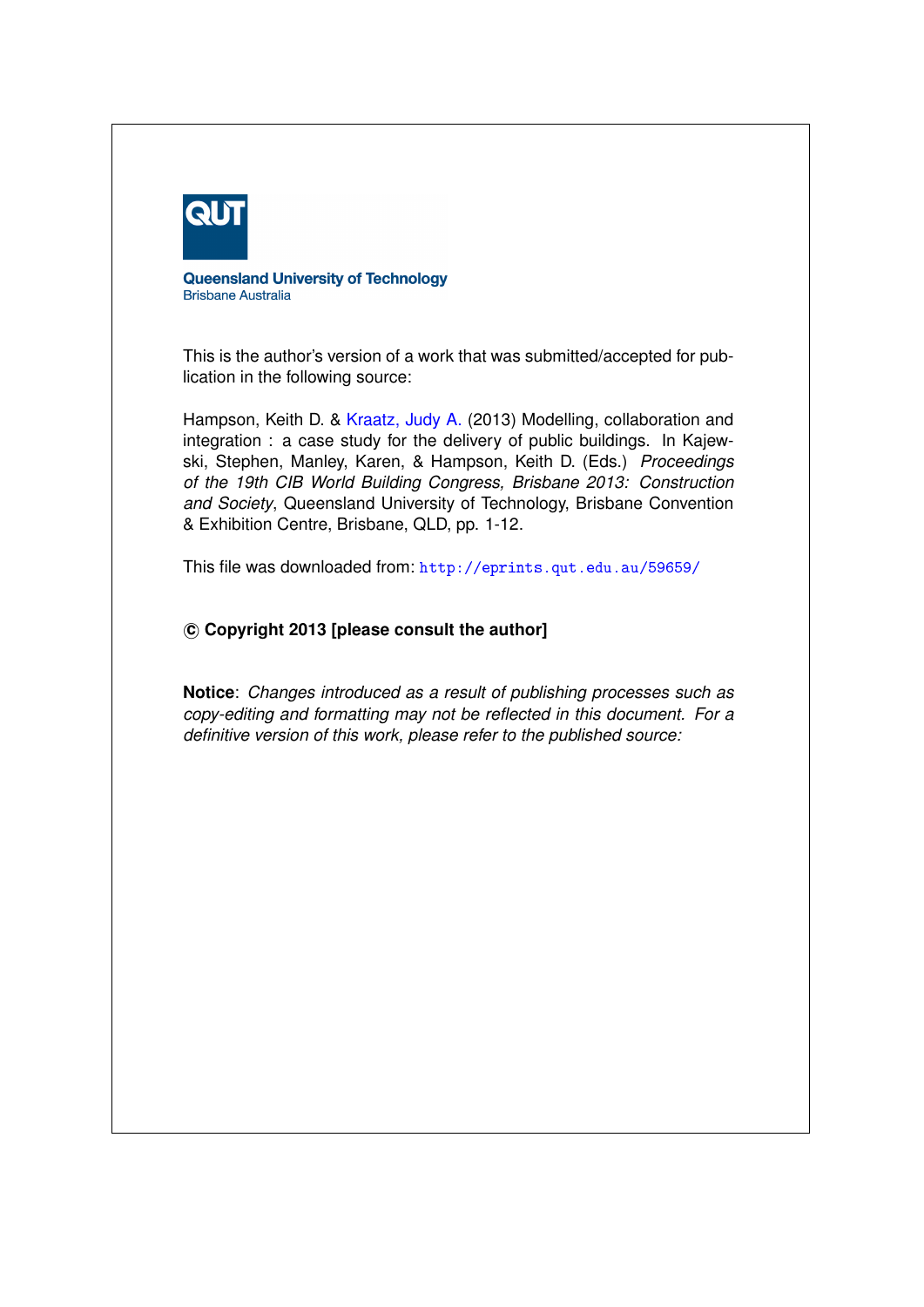# **Modelling, Collaboration and Integration: A Case Study for the Delivery of Public Buildings**

Keith Hampson<sup>1</sup>, Judy Kraatz<sup>2</sup>

### **Abstract**

An evolution in the use of digital modelling has occurred in the Queensland Department of Public Works Division of Project Services over the last 20 years from: the initial implementation of computer aided design and documentation (CADD); to experimentation with building information modelling (BIM); to embedding integrated practice (IP); to current steps towards integrated project delivery (IPD) including the active involvement of consultants and contractors in the design/delivery process. This case study is one of three undertaken through the Australian Sustainable Built Environment National Research Centre investigating past R&D investment. The intent of these cases is to inform the development of policy guidelines for future investment in the construction industry in Australia. This research is informing the activities of CIB Task Group 85 R&D Investment and Impact. The uptake of digital modelling by Project Services has been approached through an incremental learning approach. This has been driven by a strong and clear vision with a focus on developing more efficient delivery mechanisms through the use of new technology coupled with process change. Findings reveal an organisational focus on several areas including: (i) strategic decision making including the empowerment of innovation leaders and champions; (ii) the acquisition and exploitation of knowledge; (iii) product and process development (with a focus on efficiency and productivity); (iv) organisational learning; (v) maximising the use of technology; and (vi) supply chain integration. Key elements of this approach include pilot projects, researcher engagement, industry partnerships and leadership.

**Keywords**: digital modelling, Building Information Modelling (BIM), Integrated Project Delivery (IPD), Queensland Project Services, Australia

## **1. Introduction**

-

This case study investigated the incremental adoption of digital modelling technologies and processes in the Queensland Department of Public Works Division of Project Services (QPS). Implementation has occurred over the last 20 years from: the initial implementation of computer aided design and documentation (CADD); to the experimentation with building information modelling (BIM) from the mid 2000's; embedding integrated practice (IP); to current steps towards integrated project delivery (IPD) including the active involvement of

<sup>&</sup>lt;sup>1</sup> Professor & CEO; Sustainable Built Environment National Research Centre; Level 6 Y Block, Gardens Point, QUT, Brisbane, 4001, Australia; k.hampson@sbenrc.com.au.

<sup>&</sup>lt;sup>2</sup> Senior Research Fellow; Civil Engineering and Built Environment; QUT; Level 6 Y Block, Gardens Point, QUT, Brisbane, 4001, Australia; j.kraatz@qut.edu.au.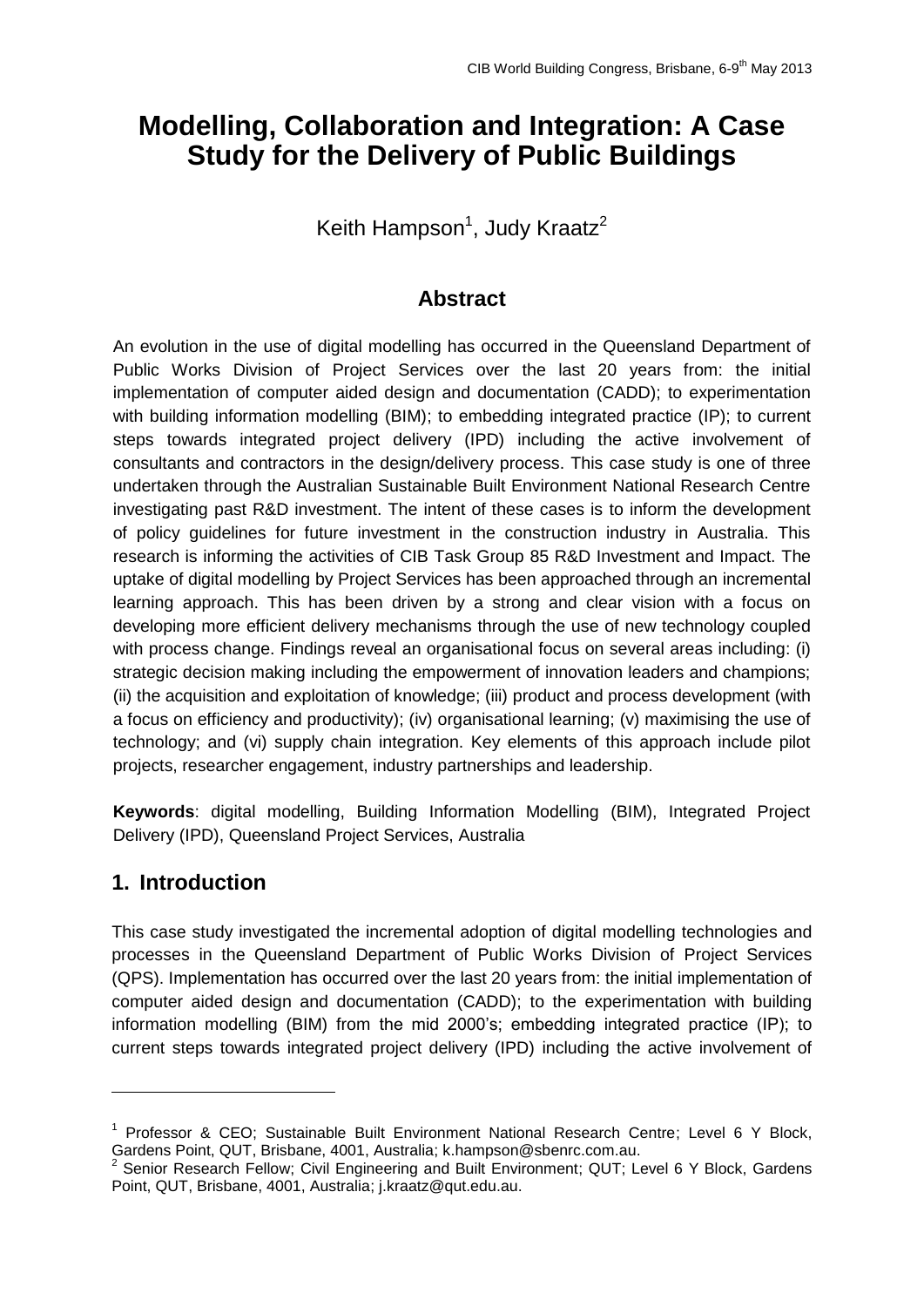consultants and contractors in the design/delivery process. Improved productivity has been the key driver for this initiative.

This illustrative case study is one of three undertaken through the Australian Sustainable Built Environment National Research Centre (SBEnrc) investigating past R&D investment to inform the development of policy guidelines for future investment in the construction industry in Australia. Major challenges exist for the Australian construction industry in effectively leveraging R&D investment due to: the disaggregated nature of this industry (DIISR 1999, Hartmann and Fischer 2008, Eastman et al. 2008); the predominance of small to medium sized enterprises (the Australian industry employs some 950,000 people through 250,000 firms); intense competition; a history of limited investment in R&D and new technologies; and a project-based culture focussing on short-term business cycles (Newton et al., 2009).

In 2004 Engineers Australia established a Task Force to investigate the problem of poor documentation and its causes (Engineers Australia, 2005, p1). This showed: declining standards of project documentation correlated with a 24% decrease in design fees over past 12 to 15 years; the majority of variations were due to poor design and documentation; and that there was strong industry support for a solution. They also found that poor documentation practices have led to: an inefficient and non-competitive industry; cost overruns, reworking, extensions of time; high stress and low morale in the industry; adversarial behaviour impacting on reputations; and a decline in safety standards (p3). The Task Force identified that the cost of 'leaving things as they are' included: poor documentation 'contributing an additional 10 - 15% or more to project costs in Australia' and estimated costs of substandard project documentation equating to financial losses 'exceeding AU\$2 billion in the Queensland construction budget every year – and probably six times this or AU\$12 billion nationwide' (p4). One solution identified by this report was the 'adequate and effective use of technology' (p5). Complementing this report, the CRC for Construction Innovation (the predecessor to SBEnrc) through its Construction 2020 initiative identified a series of eight "visions" for the future of Australia property and construction industry. Vision 5 *Information and communication technologies for construction* addressed the use of communication and data transfer technologies within construction to improve efficiency and effectiveness. Vision Six *Virtual prototyping for design, manufacture and operation* was to facilitate the *try before you buy* opportunity across the project life-cycle (Hampson and Brandon, 2004).

This paper investigates how digital modelling and IPD can provide productivity and other benefits throughout the project supply chain through: design visualisation; improved documentation; enhanced supply chain collaboration; more effective cost estimating; and improved building performance.

### **2. Conceptual framework**

Implementation of digital modelling in QPS has been achieved through an incremental learning approach driven by a strong and clear vision with a focus on developing more efficient delivery mechanisms through the use of new technology coupled with process change. Through this approach, QPS has been able to build the capacity for knowledge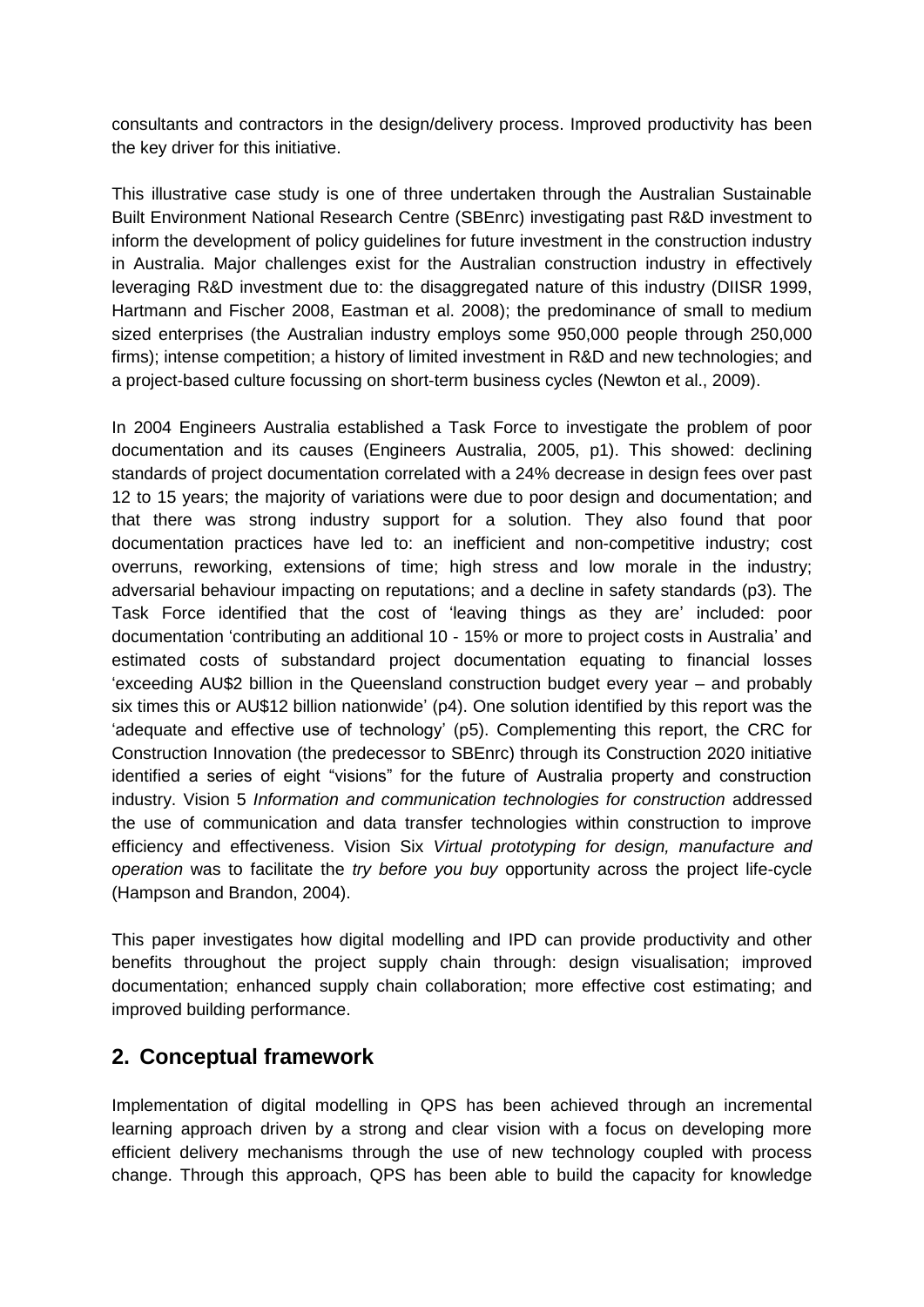uptake, assimilation and exploitation in both their own organisation, and that of their supply chain. In addition they have sought input from external sources of innovation and knowledge, and shared this knowledge openly throughout their supply chain.

### **2.1. Organisational capabilities**

Academic theory used to contextualise gathered data includes: (i) dynamic capabilities; (ii) absorptive capacity; and (iii) open innovation. Teece, Pisano and Shuen (1997) discuss *dynamic capabilities* 'as the firm's ability to integrate, build, and reconfigure internal and external competencies to address rapidly changing environments' (p516). Criteria used to code and analyse data have been drawn from papers in this field including Lawson and Samson (2001), Teese and Pisano (1994), Eisenhardt and Martin (2000), and Davis and Walker (2009). Cohen and Levinthal (1990) introduced the concept of *absorptive capacity* as a 'firm's ability to recognise the value of new, external information, assimilate it, and apply it to commercial ends' (p128). Zahra and George (2002) propose absorptive capacity is a dynamic capability and discuss four dimensions of this capability, namely: knowledge acquisition, assimilation, transformation and exploitation (p186). Measures of absorptive capacity used to code and analyse data have been derived from Cohen and Levinthal (1990), Zahra and George (2002), Nieto and Quevedo (2005), and Flatten et al. (2011). Chesbrough (2004) defines *open innovation* as the use of external and internal ideas and pathway to market to advance their technology and general value. Chesbrough proposes that this approach better enables an organisation to deal with the unknowable, and manage the risks associated with experimentation. Chesbrough (2005) defines a series of features of 'open innovation' which have been used in the analysis of case findings. Additionally Huizingh (2011), Ling (2003) and Bossink (2004) have been used to derive categories for the nature of open innovation; deriving the benefits of open innovation; and the drivers for construction innovation respectively.

### **2.2. Digital modelling**

BIM has been identified as one answer to current industry fragmentation and inefficiencies as it 'incorporates a methodology based around the notion of collaboration between stakeholders using ICT to exchange valuable information throughout the lifecycle.' (Jordani, 2008 in Arayici et al. 2009, p2). Such implementation however requires 'an examination, and potential reengineering, of all impacted processes and a reassessment of the role of practitioners in each of those processes' (Owen et al. 2010, p233). Benefits of BIM implementation are being continuously defined and evaluated. McGraw Hill (2008, p42) highlights benefits including: (i) competitive advantage; (ii) cost, quality and schedule control; (iii) potential to focus on the building owner's life-cycle; (iv) enhanced opportunities for offsite manufacture (including pre-fabrication); and (v) greater opportunities for collaboration across and throughout the building life-cycle, by way of IPD' (pp42-43). Integrated project delivery (IPD) requires greater team collaboration across the supply chain, including design consultants, contractors and sub-contractors (CRC CI 2009a). Cohen et al. (2010) describe characteristics of IPD as: early involvement of key participants; shared risk and reward; multi-party contract; collaborative decision making and control; liability waivers among key participants; and jointly developed and validated project goals' (p5). Figure 1 illustrates the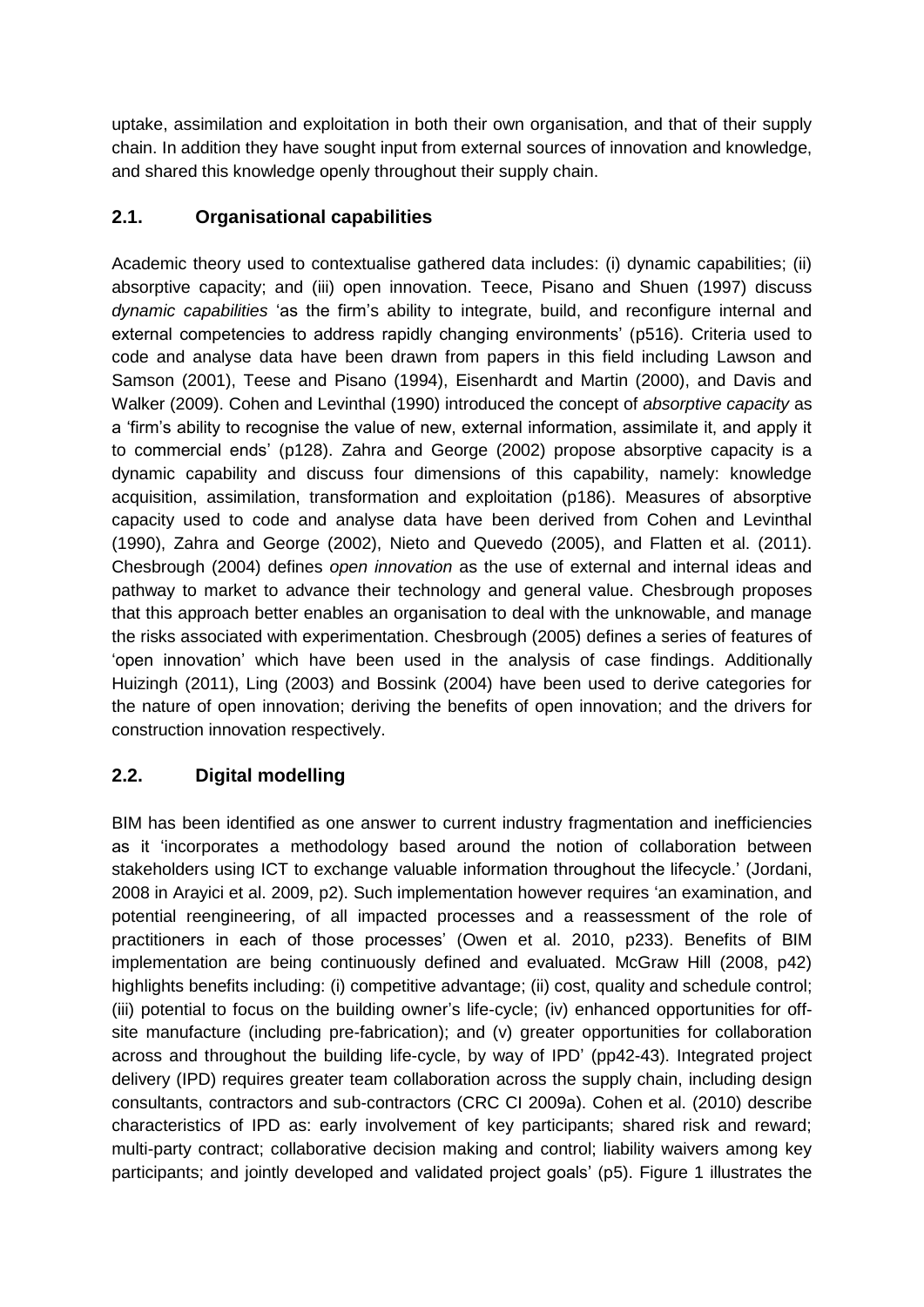evolving stages of BIM and IPD implementation as described by the CRC for Construction Innovation (2009).

However, substantial challenges exist to the uptake of BIM. These include lack of awareness of life cycle benefits; lack of relevant training and a lack of industry data standards (DIISR 2010).



*Figure 1 - Implementing BIM (adapted from CRC CI 2009)*

Cohen (2010) identified further challenges including the need for project team members 'step outside the boundaries of traditional roles into a more fluid, interactive, and collaborative process' (p7) which impacts on traditional roles, project sequencing and the blurring of lines between design and construction and traditional project delivery. Owen et al. (2010) in the concept of 'Integrated design and delivery solution' (IDDS) identify the need for 'a team approach; support for innovation and tolerance of failure in a team; strong lateral linkages and decentralized decision making; networks of commitment; and new forms of contracting, transparency and risk management (including insurance models)' (p233).

Measuring benefits is also the subject of much literature (Dawood and Sikka 2005, Eastman et al. 2008, McGraw Hill 2008, Arayici 2009, and Coates et al. 2010). An important issue to highlight is to understand benefit aligned to various parties at different stages in the project life cycle (British Standards Institute 2010, p2).

# **3. Case study method**

Multiple sources of information were used to inform this case study including: (i) meetings with key agency staff; (ii) project, program and organisational documentation; (iii) formal interviews; (iv) academic literature in the field; and (v) industry reports and presentations. The primary source of data was the formal interviews. Eleven interviewees were identified from within QPS and from those external to the organisation but with a high level of awareness of the initiatives undertaken by QPS. People from each of the following categories were selected including: internally an executive, champion, project leader, and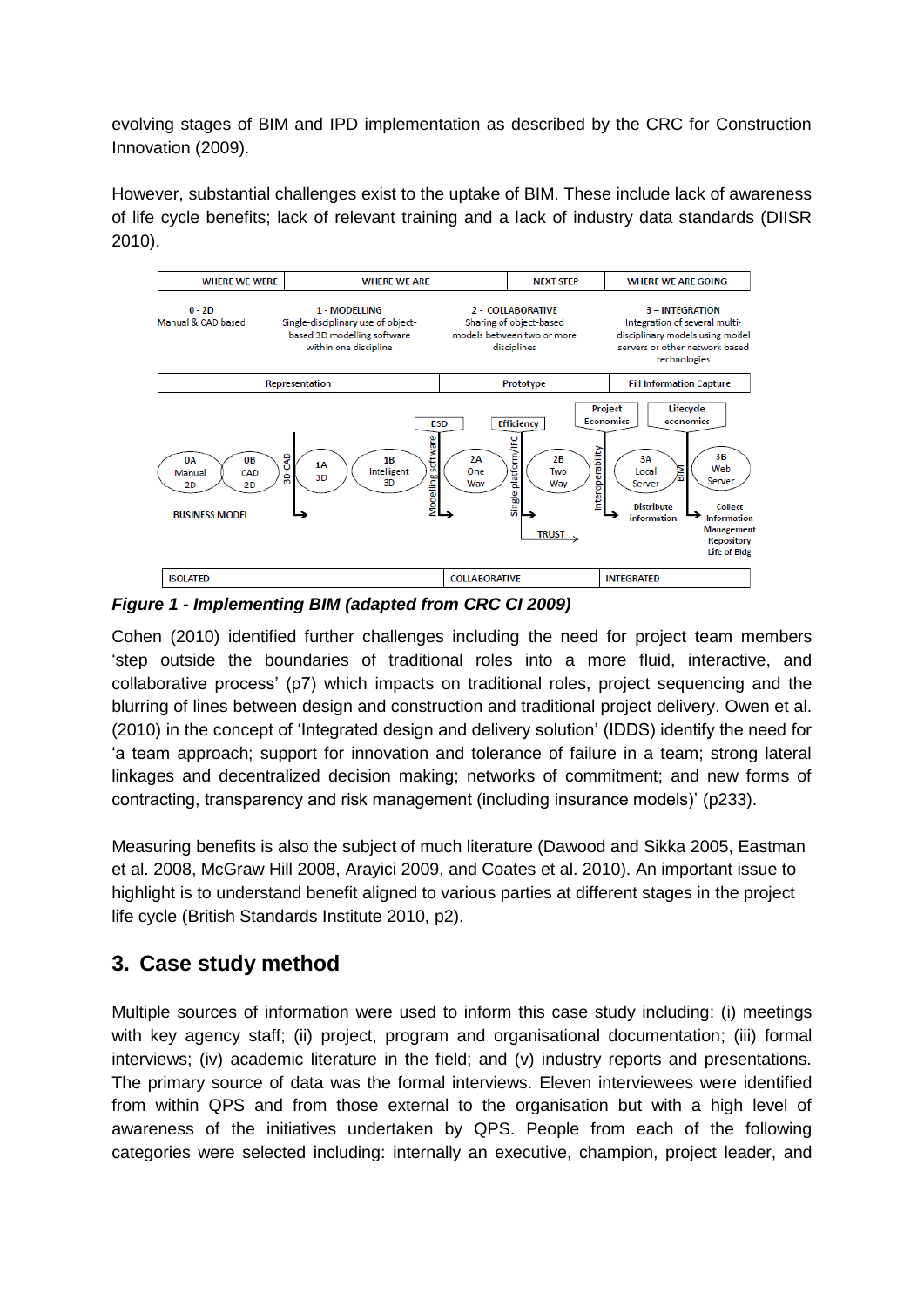implementer; and externally a supplier, contractor, consultant, industry representative and a researcher. Formal interviews carried out from August to November 2011.

Data from interviews was subsequently coded by a research team member to build an understanding of the organisational capabilities evident in the implementation of these initiatives (and highlighting those not evident which may contribute to enhance outcomes in the future). Thematic coding and analysis was undertaken in two parts. Firstly key themes were established based on an analysis of the interviewees' direct responses to each question identifying drivers, barriers and successes for each of the cases. Secondly, responses were coded against criteria derived from dynamic capability, absorptive capacity and open innovation theory. The thematic grouping and coding was verified (via random sampling) by an alternate research team member to ensure the reliability and trustworthiness.

## **4. Findings**

The incremental adoption of digital modelling technologies and processes within QPS (Figure 2) has been driven by the key champions from both the executive and delivery levels within QPS, based on experience and sensitivity to the needs of the industry.





Both strategic and day-to-day issues have been addressed throughout the development cycle. Strategic support was provided by Departmental executives, with project delivery support provided by a team of CADD and BIM managers, discipline leaders, principal consultants, project directors and superintendents and selected IT consultants/contractors, suppliers and vendors. An integrated practice approach has been critical, with QPS able to promote integrated decision making across the project team leading to more productive collaborative decision-making. This has laid the ground-work for current steps towards IPD in which the consultant/contractor also becomes an integral part of the design team. The ongoing role of internal working groups has provided an important forum for internal discussion and knowledge dissemination. This approach was implemented on selected projects from 2005 (Table 1).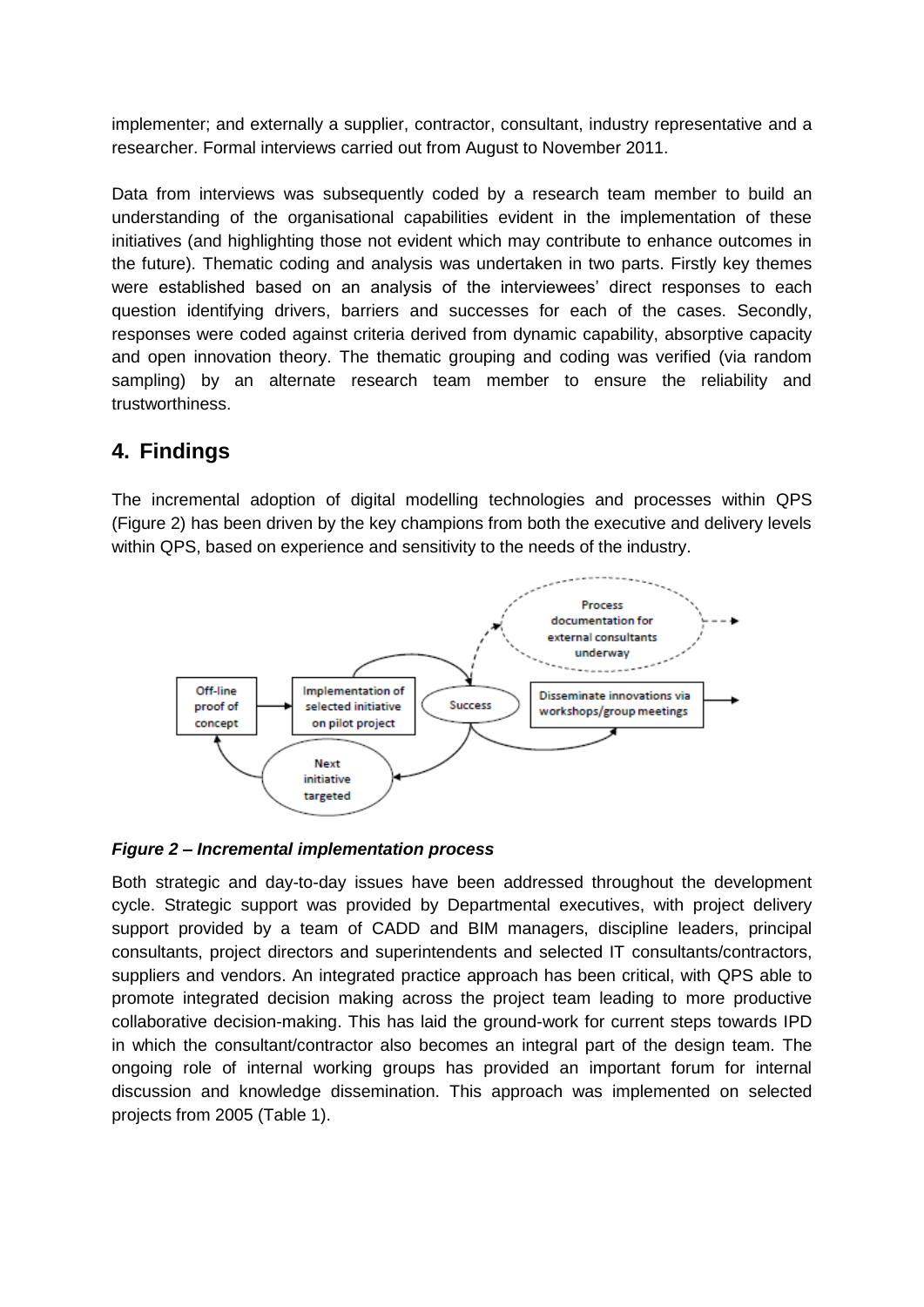| Mareeba Court House<br>and Police Station | 2006 | BIM approach first piloted.                                                                                                                                                                                                     |
|-------------------------------------------|------|---------------------------------------------------------------------------------------------------------------------------------------------------------------------------------------------------------------------------------|
| Queensland State<br>Archives, Brisbane    | 2006 | 4D model consultancy novated to contractor. Benefits included ability to<br>rehearse construction sequence improving construction productivity.                                                                                 |
| North Lakes Police<br>Station             | 2008 | BIM approach further developed. Structural steel design provided directly to<br>the fabricator improving fabrication productivity.                                                                                              |
| Dandiiri Contact<br>Centre, Brisbane.     | 2008 | Use of a model for energy modelling. Building awarded highest<br>environmental rating of any Australian building at that time. Structural steel<br>detailing for carpark photovoltaics resulted in no Requests for Information. |
| Toowoomba housing                         | 2009 | Use of 3D modelling on a smaller scale. Models provided to a select<br>tenderers, who where coached in their application and use. Guaranteed<br>Schedule of Quantities was provided                                             |

*Table 1 – Project implementation time-line*

The establishment of collaborative working relationships with contractors, subcontractors and consultants willing to participate in the development and implementation of new work processes and practices has been critical. Relationships with external research organisations including the CRC for Construction Innovation, and universities QUT and RMIT (via Australian Research Council (ARC) Linkage projects) have also contributed to the pathway of success. Of importance also has been the relationships established with national industry organisations such as NATSPEC, and industry associations including buildingSMART and the Australian Mechanical Contractors Association. Engagement in forums such as the 2007 Australian Institute of Architects national conference has also contributed to driving developmental milestones within QPS and as forums for dissemination. These initiatives have been further recognised through winning industry awards for innovation (including the 2011 Australian Institute of Architecture, Queensland - Award for Sustainable Architecture and 2010 Engineers Australia Excellence Awards, Queensland - Hawken Award for Engineering Excellence).

#### **4.1. Analysis of the implementation**

Key **drivers** of these initiatives include: (i) increased production and process efficiency providing additional project value for same fee while maintaining timelines; (ii) better communication and collaboration through the development of effective supply chain networks; (iii) improving market share through demonstrating to government clients the added value that this service (such as environmental modelling, potential for facilities management); (iv) creating a stimulating and smart working environment to maintain skilled professionals in a public sector environment; and (v) providing industry leadership as demonstrated through: Australia's national building specification NATSPEC (http://www.natspec.com.au/); broad industry recognition of this national leadership role; and active engagement with vendors, suppliers, and contractors to enhance outcomes.

Key **implementation activities** included an incremental approach to improvement building on a strong, shared vision for implementation (Figure 3) supported by all levels of management. These efforts (particularly since 2005) have helped highlight the benefits of BIM to the wider industry. An investment in both training and technology underpins this advancement, with associated process improvement. Links with researchers were important to underpinning these developments as they moved beyond the *proof of concept* stage.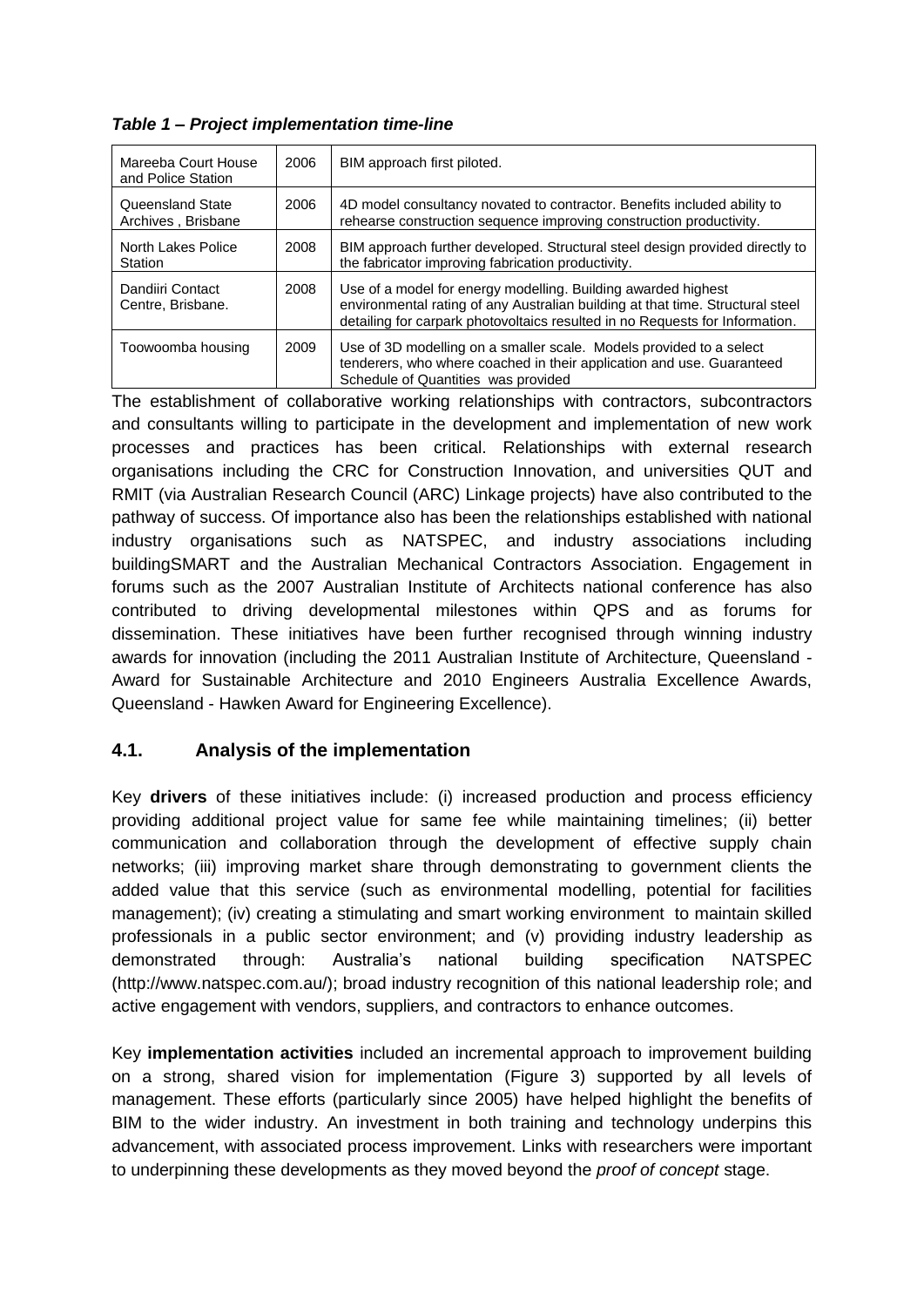New **processes** required to deliver on these initiatives included the use and sharing of building information models, and ensuring a shared vision across the delivery team. This enabled new activities such as high level clash detection, energy modelling; and rehearsals of the construction sequence with both programming and safety benefits. A significant number of **required new processes** were also identified including the need to: (i) embed IPD into business and procurement mechanisms (the UK Cabinet Office (2011, p16) highlights the tension between 'seeking a more collaborative, integrated model' which at the same time maintain competitive tension and value for money) including new procurement methods; (ii) develop new methods of training; develop new industry standards such as National BIM Guidelines (CRC for Construction Innovation 2009 and NATSPEC 2011); and (iii) develop product libraries (such as those being developed by AMCA and SBEnrc) and applications which support this new collaborative and integrated environment.



#### *Figure 3 – The Vision (Project Services 2005)*

**Impacts** were felt both internally on organisational culture and values; and externally on the supply chain. McGraw Hill (2008, p5) note that 'seven in 10 users say that BIM has had at least a moderate impact on their internal project practices; and two-thirds of users say that BIM has had at least a moderate impact on their external processes. Impacts felt by QPS included: the need for changes in delivery processes such as the shift from engaging an individual consultant to engaging a consultancy team; having contractors as a part of project team; and ensuring shared vision and trust between this larger team. This still requires: new forms of contracts; that legal and copyright issues and concerns are addressed; and new methods for on-site operations (see also Allen Consulting Group 2010, pxiii). Key **supply chain impacts** have thus arisen due to these changing relationships include the sharing of models with an integrated project team. Feedback mechanisms across the supply chain have been important in order to achieve these industry-wide standards.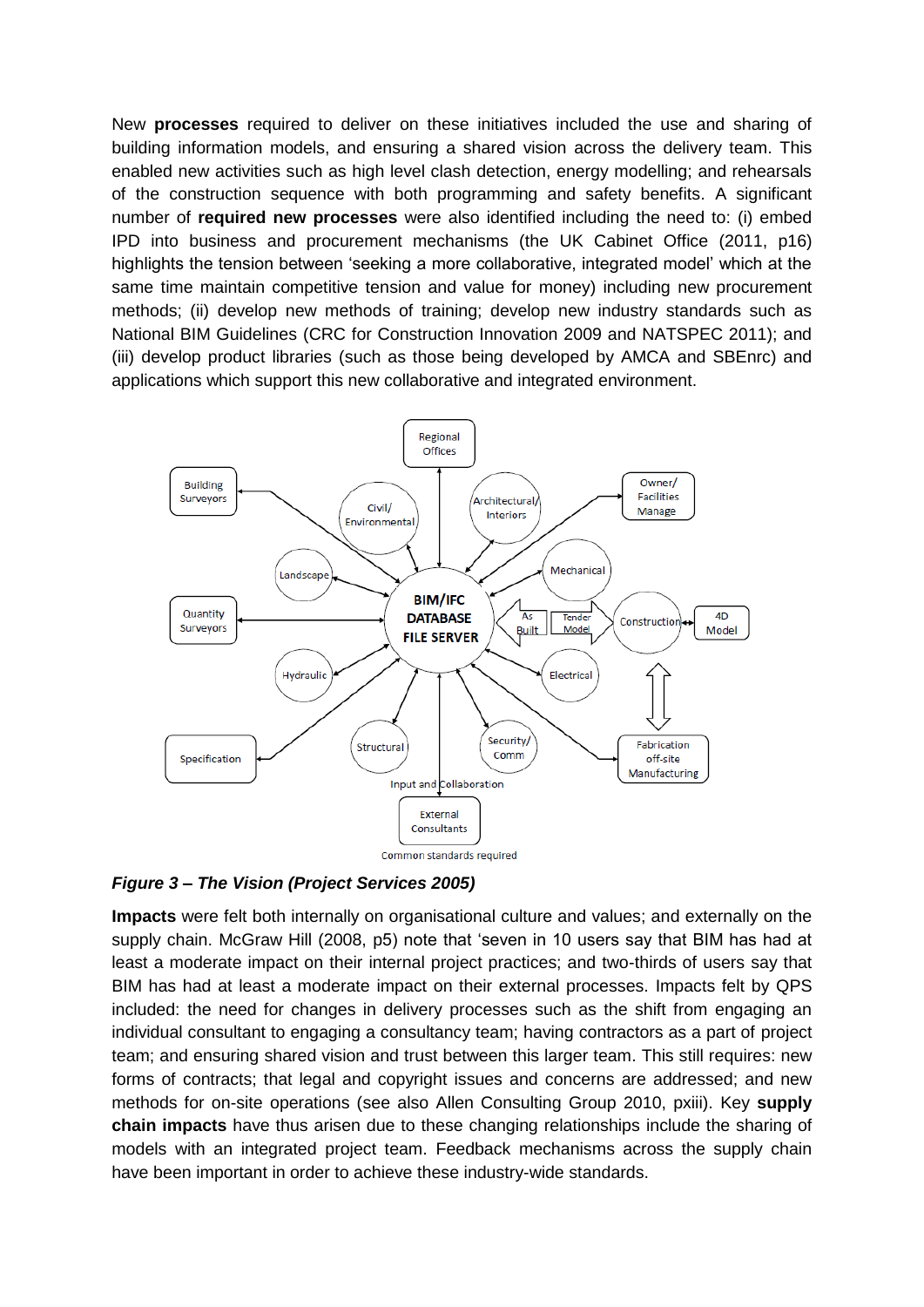Key **successes** include the incremental change approach, with process improvements targeted on a project-by-project basis. A key part of this has been the preparedness of QPS to take the risk associated with the use of digital models by contractors and suppliers (for example on North Lakes, the State Archives Project, Dandiiri Contact Centre and the Toowoomba housing projects). McGraw Hill (2008, p33) highlight some of the key risks including: errors and accuracy issues; liability and legal issues; inexperience; and the ownership of the model. The establishment of a *collaborative environment based on openness and trust* has been critical. This is essential to IPD, and QPS, as a multidisciplinary design office, have been able to take on this approach as part of their on-going leadership in this field. This has led to a motivated team of individuals with a commitment to quality outcomes. Additional successes include: (i) 'green' outcomes leveraged through the use of the 3D model; and (ii) the ability to rehearse the construction sequence to maximise on-site efficiency and construction safety (Queensland State Archives Building), and facilitating off site manufacture (North Lakes Police Station).

Potential **barriers** identified range from indifference and a lack of knowledge, to a resistance to change along with entrenched business practices. This has been a challenge in terms of establishing a shared vision. A lack of political engagement is also evidenced, especially when compared to that which has grown for green buildings. Also acknowledged is the need for pressure to be brought to move beyond a 'promising early start' with BIM technology. Software and technology capabilities have also inhibited development, along with suppliers' focus on graphics rather than object data. Associated skills gaps still need to be addressed. The commercial realities of associated costs such as technology, training, and process improvement especially suitable procurement mechanisms (see Hartmann and Fischer 2008) have also impacted development. Each of these barriers, identified in interview reflect the findings of the Allen Consulting Group report (2010, pxii) and challenges identified in the international literature (McGraw Hill 2008, Eastman 2008).

**R&D activity** can be described as *informal and integrated*. Proof of concept was achieved using their own resources through an on-going series of pilot projects, where innovation was achieved within the project budgets, and with existing resources, and outcomes disseminated via an informal mechanism. They then established a number of formal research links to further realise the potential of BIM, IPD and visualisation. Collaboration has occurred with: the CRC for Construction Innovation; the SBEnrc; the International Alliance for Interoperability (now buildingSMART); and through a series of ARC Linkage projects (in conjunction with QUT and RMIT). Additionally links with contractors, vendors and suppliers; and industry-wide organisations such as NATSPEC, have been an important part of the integrated approach to R&D.

#### **4.2. Analysis of associated organisational capabilities**

Evidence of **inbound absorptive capacity** is apparent in the exploitation, assimilation and transfer of knowledge, and its acquisition from external sources. The capacity for technological development is demonstrated in the evolution from CADD to BIM to IP including leveraging broader potentials through digital model development; environmental modelling; brief development; and model server development. This capacity is also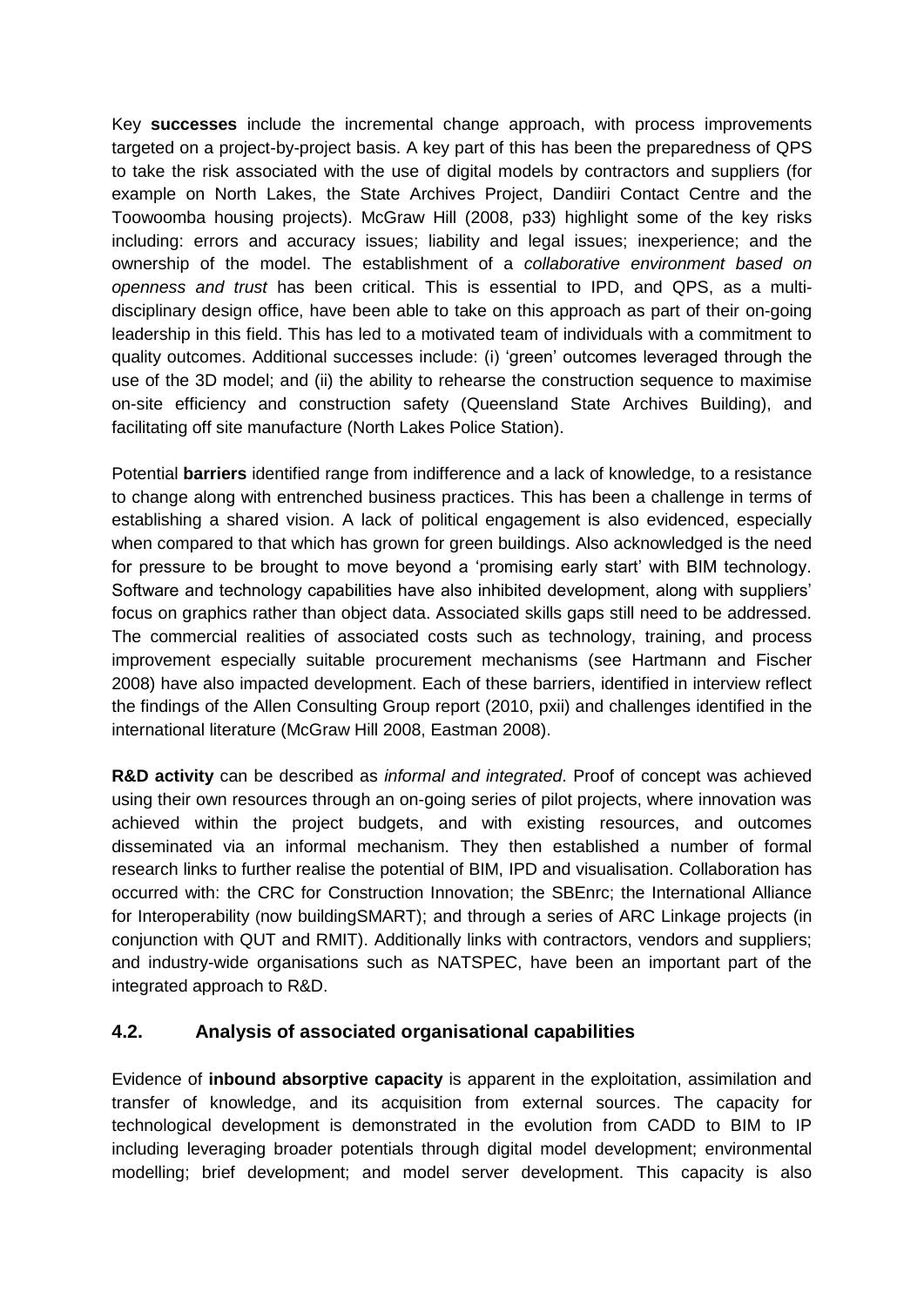evidenced in its ability to adapt knowledge through a high level of technological specialisation – as evidenced in the specialists engaged within the QPS's CADD team, and through links with key external specialists. QPS have also taken advantage of noteworthy economies of scale being a fully commercialised business unit within the Queensland Department of Public Works with a strong multi-disciplinary team delivering much of the State's building infrastructure.

Regarding **features of open innovation** the majority of interviewees shed light on an abundant underlying knowledge landscape and outbound flows of knowledge and technology. Regarding **the nature of this open innovation**, inbound innovation is evident in: (i) knowledge acquisition and its exploitation - through informal, formal and integrated R&D activity which is actively embedded into project outcomes and translated into broader industry benefit; and (ii) the enhanced effectiveness of this technology. **Benefits of an open innovation approach** for the workplace are apparent in the capabilities of the people involved (including software-specific specialists and discipline leaders with the ability to integrate new techniques into project delivery process); and the level of interest of team members (enhanced through alpha and beta testing new products and methods).



R&D engagement

Industry partnerships

Base on these findings the following pathway to innovation has been identified (Figure 4).

*Figure 4 – Pathway to innovation*

### **5. Conclusions**

Findings of the analysis are two-fold. Analysis of the implementation revealed several key drivers including a central focus on productivity with the coupled requirement for new implementation activities and processes. This included a number of drivers yet to be implemented such as embedding IPD into business and procurement mechanisms. The incremental adoption approach was validated with beneficial outcomes on several projects on which specific aspects of BIM were implemented. Significant barriers were experienced in line with barriers and challenges identified in current literature in this field, including a lack of knowledge and an indifference or even resistance to change. This was countered within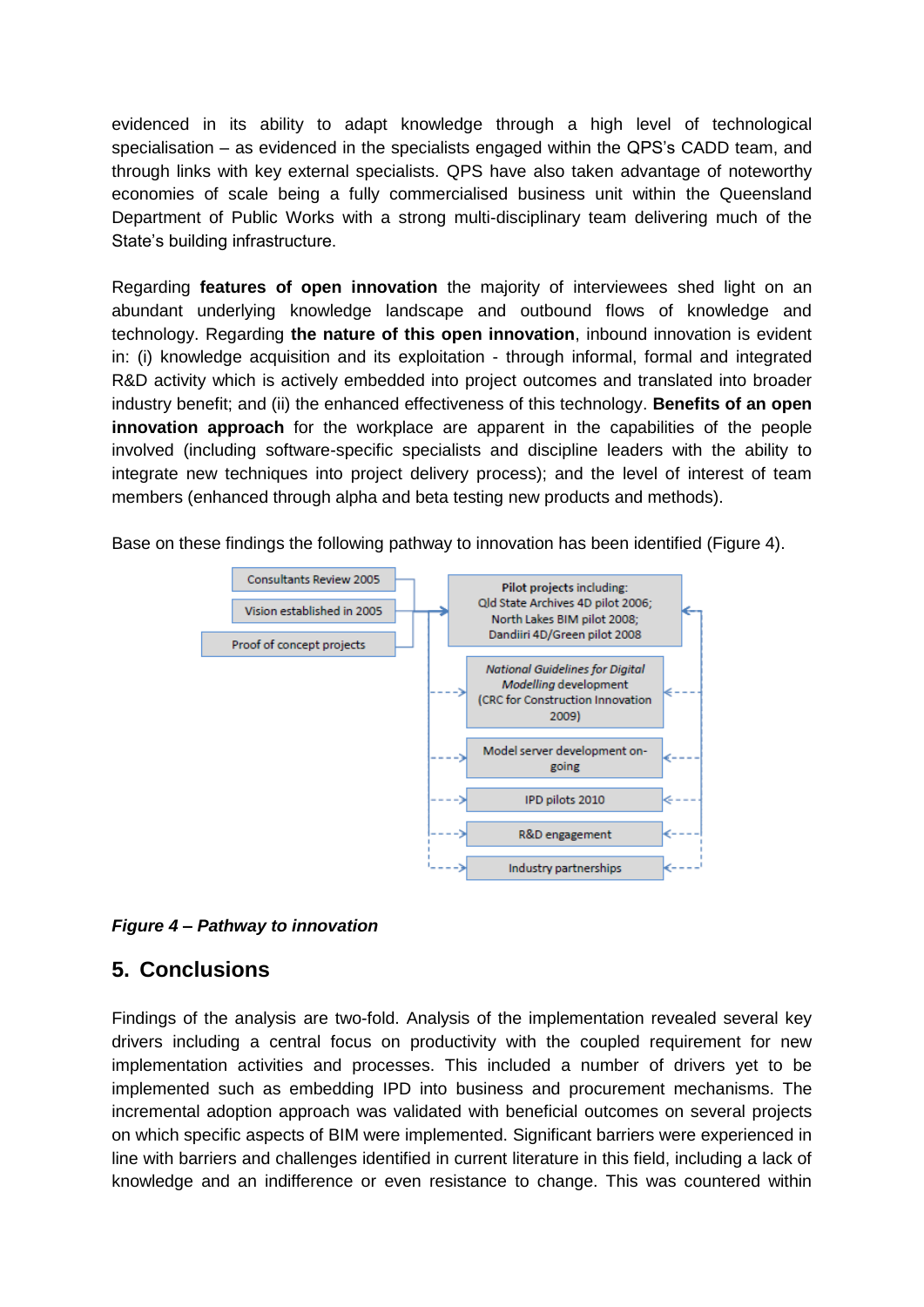Project Services by the establishment of a strong vision which guided implementation from 2005.

Analysis of organisational capabilities reveal an organisational focus on several areas including: (i) strategic decision making including the empowerment of internal innovation leaders and champions; (ii) the acquisition and exploitation of knowledge; (iii) product and process development (with a focus on efficiency and productivity); (iv) organisational learning; (v) maximising the use of technology; and (vi) supply chain integration. Key elements of this approach include pilot projects, external researcher engagement, industry partnerships and leadership. Additional areas where there was a high level of focus on several criteria including: clients with innovative demands; industry push; and supply chain integration. Together this provides a powerful cross-section of mechanisms through which benefits of innovation can continue to be maximised.

Queensland Project Service's adoption of BIM and important formative steps towards IPD has been a long-term commitment driven by key champions and leaders within that organisation, with executive support. The criteria discussed above illustrate areas in which this activity has been successful and areas from which potential future benefit could be obtained. These findings are reinforced by industry and academic literature including (Allen Consulting 2010, UK Cabinet Office 2010, and Owen 2012).

Whilst QPS have not formally tracked performance the following criteria can be considered as important, based on case study findings: reduction in RFIs; ; improved client understanding through visualisation; improved productivity (delivery on time, enhanced product for same budget); integrated practice (reduction in clashes); supply chain collaboration; staff retention (through skills enhancement and workplace satisfaction).

The leading initiatives undertaken by Queensland Project Services over the past decade may be considered as providing a proof-of-concept of this direction. This leadership has established the basis for industry reform that is advancing towards more productive delivery of public buildings in Australia.

### **References**

- 1. Allen Consulting Group (2010) *Productivity in the buildings network*, Built Environment Industry Innovation Council, Canberra, Australia.
- 2. Arayici Y, Khosrowshahi F, Ponting A M and Mihindu S (2009) "Towards Implementation of BIM in the Construction Industry", *Paper presented at the 5th International Conference on Construction in the 21st Century - Collaboration & Integration in Engineering, Management & Technology*, Istanbul, Turkey.
- 3. Bossink B A G (2004) "Managing drivers of innovation in construction networks." *Journal of Construction Engineering and Management-ASCE* **130**(3): 337-345.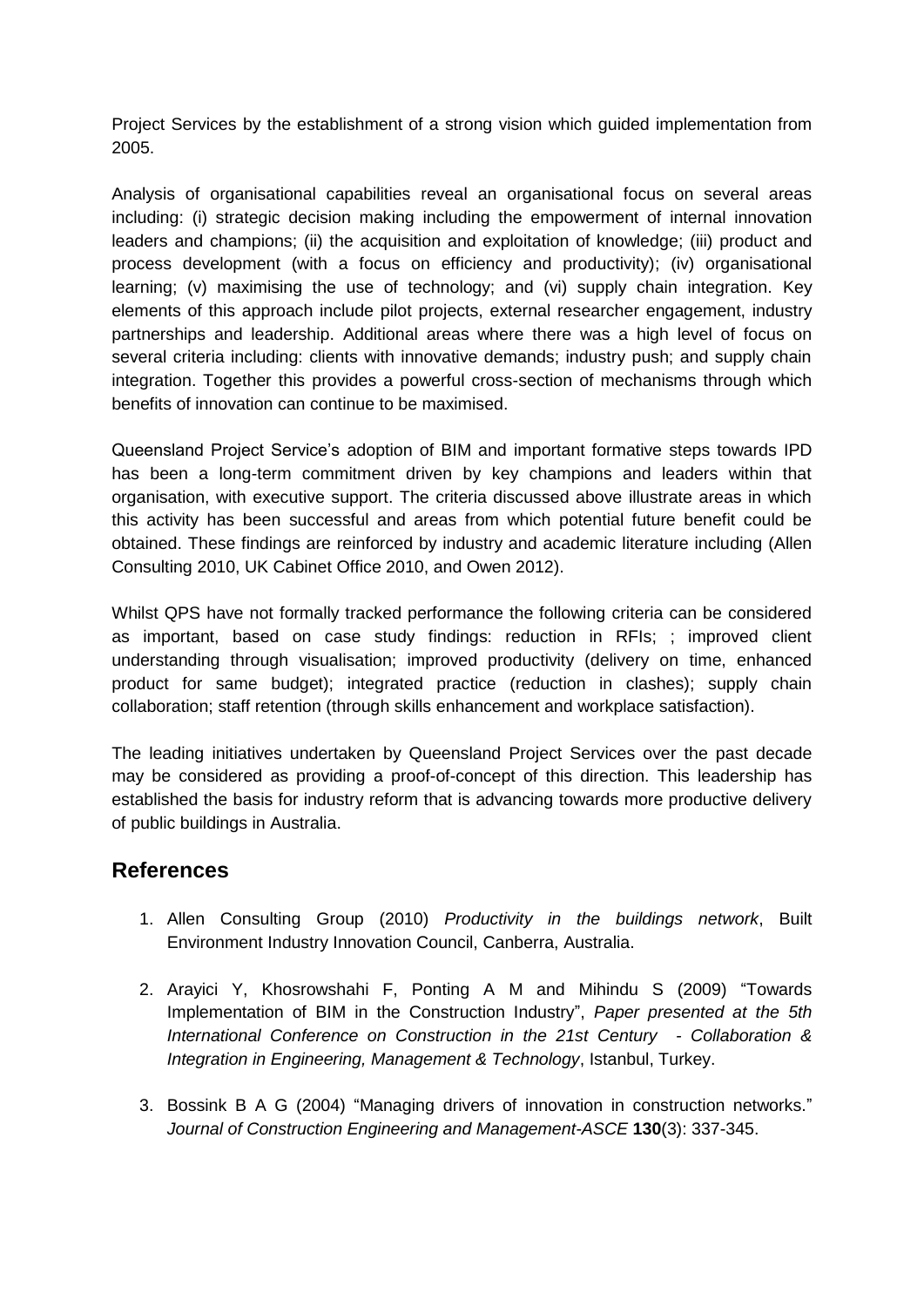- 4. British Standards Institute (BSi) (2010) *Investors Report - Building Information Modelling (BIM)*, Department of Business Innovation and Skills*,* UK.
- 5. Chesbrough H (2004) "Managing open innovation." *Research Technology and Management* **47**(1): 23-26.
- 6. Chesbrough H (2005) "Open Innovation: A new paradigm for understanding Industrial Innovation." In *Open Innovation: in Researching a New Paradigm*, H. Chesbrough, S. Vanhaverbeke and J. West, Oxford, Oxford University Press.
- 7. Coates P, Arayici Y, Koskela L, Kagioglou M, Usher C and O'Reilly K (2010) "The KPIs of the BIM implementation process." *Paper presented at the International Conference on Computing in Civil and Building Engineering*, Nothingham, UK.
- 8. Cohen W M and Levinthal D A (1990) "Absorptive Capacity: A new perspective on learning and innovation." *Administrative Science Quarterly 35*(1): 128-152.
- 9. Cohen J (2010) *Integrated project delivery: Case studies*, American Institute of Architects, US.
- 10. CRC for Construction Innovation (2009) *National guidelines for digital modelling*, CRC for Construction Innovation, Brisbane.
- 11. Davis P R and Walker D (2009) "Building capability in construction projects: a relationship-based approach." *Engineering Construction and Architectural Management* **16**(5): 475-489.
- 12. Dawood H & Sikka S 2005 "The value of 4D visual planning in the UK construction industry", *Intelligent computing in engineering and architecture - 13th EG-ICE Workshop,* Ascone, Switzerland, Springer.
- 13. Department of Innovation, Industry, Science and Research (DIISR) (2010) *Issues Paper: Digital modelling & the built environment*, Commonwealth of Australia, Aust.
- 14. Eastman C M, Teicholz P and Sacks R (2008) *BIM handbook: a guide to building information modelling for owners, managers, designers, engineers, & contractors*, in C. M. Eastman, Hoboken, New Jersey, Wiley.
- 15. Eisenhardt K M and J A Martin (2000) "Dynamic Capabilities: What Are They?" *Strategic Management Journal* **21**(10/11): 1105-1121.
- 16. Engineers Australia (2004) *Getting it right the first time*, Engineers Australia.
- 17. Flatten T C, Greve G I and Brettel M (2011) "Absorptive Capacity and Firm Performance in SMEs: The Mediating Influence of Strategic Alliances." *European Management Review* **8**(3): 137-152.